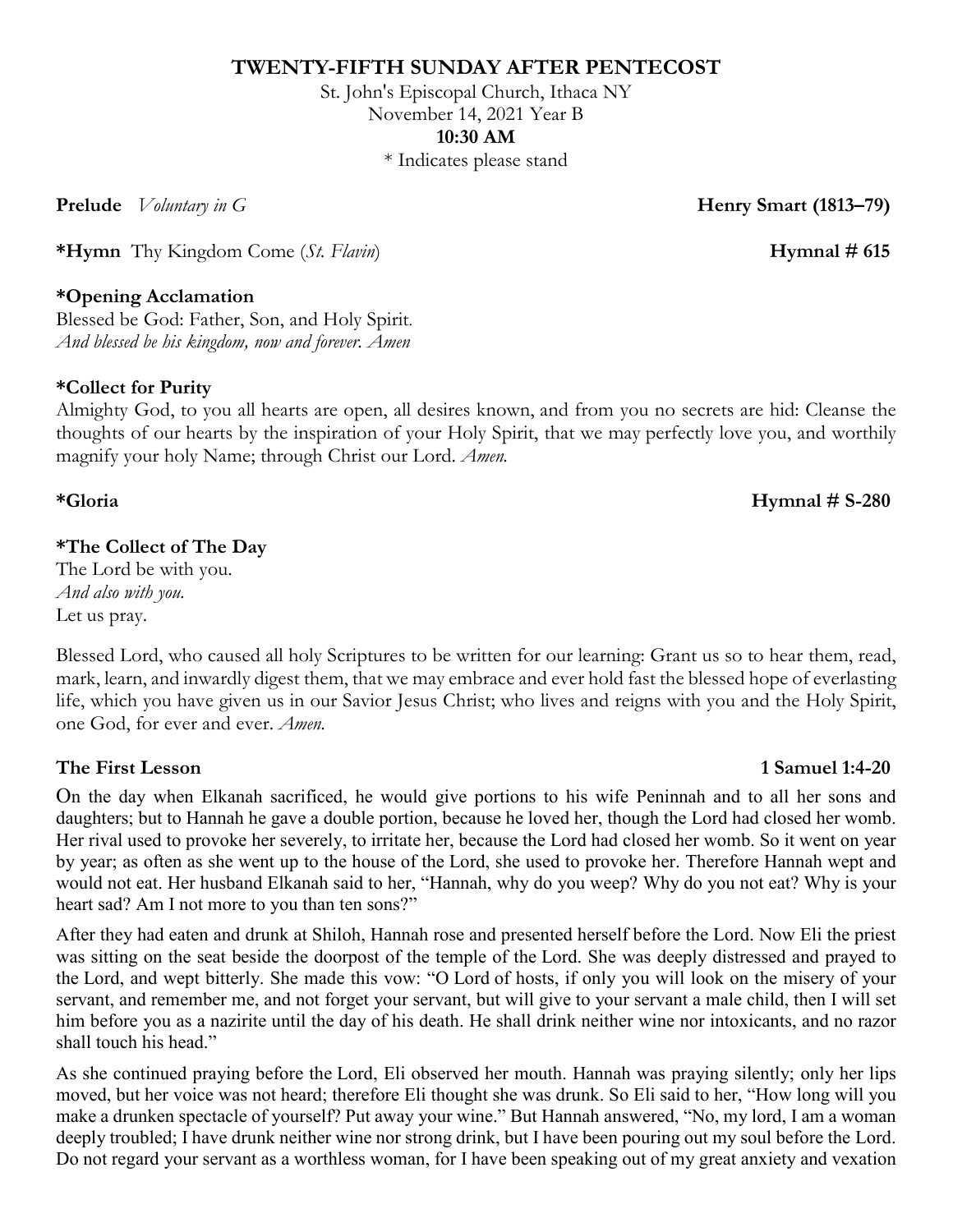all this time." Then Eli answered, "Go in peace; the God of Israel grant the petition you have made to him." And she said, "Let your servant find favor in your sight." Then the woman went to her quarters, ate and drank with her husband, and her countenance was sad no longer.

They rose early in the morning and worshiped before the Lord; then they went back to their house at Ramah. Elkanah knew his wife Hannah, and the Lord remembered her. In due time Hannah conceived and bore a son. She named him Samuel, for she said, "I have asked him of the Lord."

> The Word of the Lord. Thanks be to God.

#### **Psalm** 1 Samuel 2:1–10

Hannah prayed and said,

"My heart exults in the Lord; my strength is exalted in my God. My mouth derides my enemies, because I rejoice in my victory. "There is no Holy One like the Lord, no one besides you; there is no Rock like our God. Talk no more so very proudly, let not arrogance come from your mouth; for the Lord is a God of knowledge, and by him actions are weighed. The bows of the mighty are broken, but the feeble gird on strength. Those who were full have hired themselves out for bread, but those who were hungry are fat with spoil. The barren has borne seven, but she who has many children is forlorn. The Lord kills and brings to life; he brings down to Sheol and raises up. The Lord makes poor and makes rich; he brings low, he also exalts. He raises up the poor from the dust; he lifts the needy from the ash heap, to make them sit with princes and inherit a seat of honor. For the pillars of the earth are the Lord's, and on them he has set the world. "He will guard the feet of his faithful ones, but the wicked shall be cut off in darkness; for not by might does one prevail. The Lord! His adversaries shall be shattered; the Most High will thunder in heaven. The Lord will judge the ends of the earth; he will give strength to his king, and exalt the power of his anointed."

#### **The Epistle Reading Hebrews 10:11-14, 19-25**

Every priest stands day after day at his service, offering again and again the same sacrifices that can never take away sins. But when Christ had offered for all time a single sacrifice for sins, "he sat down at the right hand of God," and since then has been waiting "until his enemies would be made a footstool for his feet." For by a single offering he has perfected for all time those who are sanctified.

Therefore, my friends, since we have confidence to enter the sanctuary by the blood of Jesus, by the new and living way that he opened for us through the curtain (that is, through his flesh), and since we have a great priest over the house of God, let us approach with a true heart in full assurance of faith, with our hearts sprinkled clean from an evil conscience and our bodies washed with pure water. Let us hold fast to the confession of our hope without wavering, for he who has promised is faithful. And let us consider how to provoke one another to love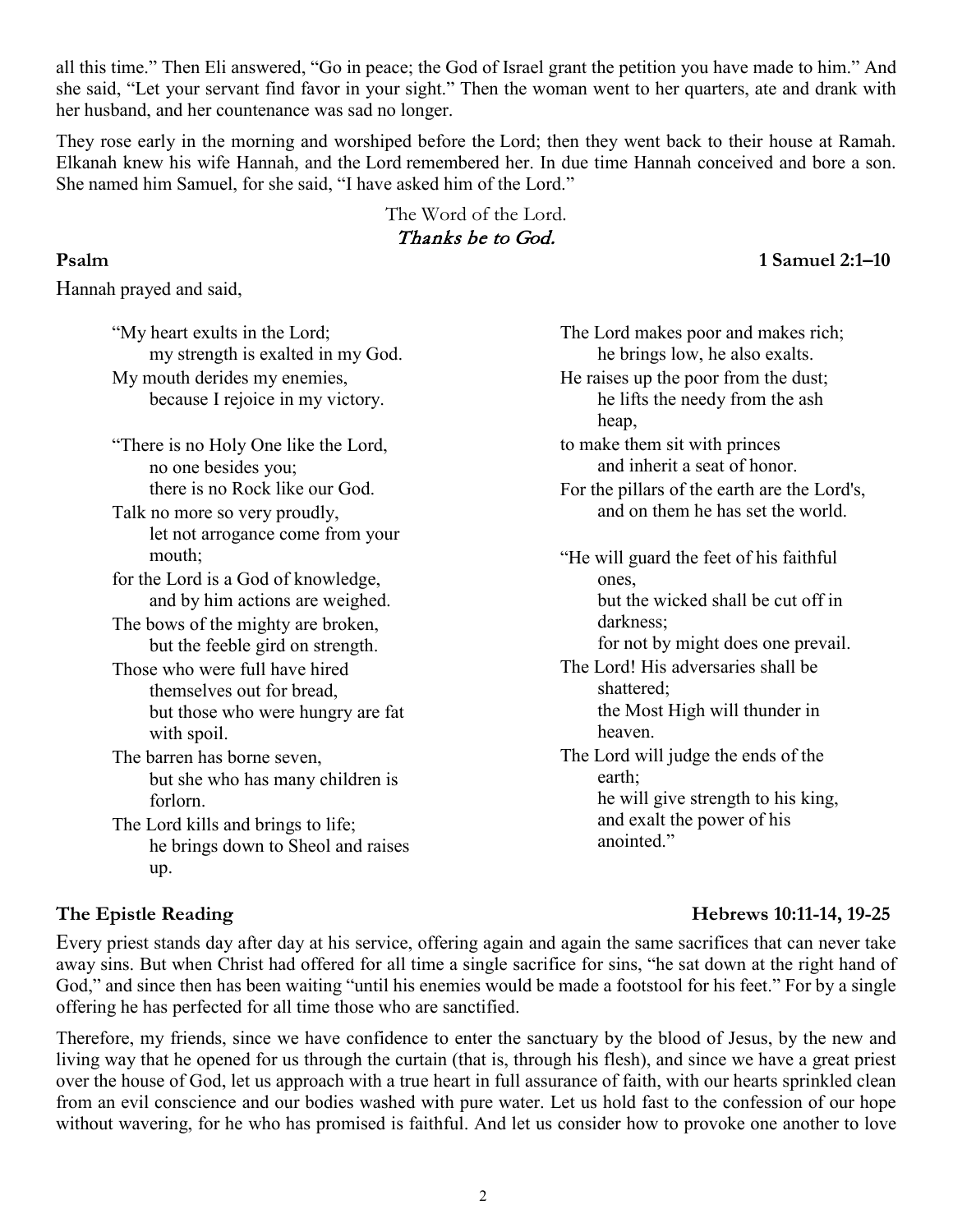and good deeds, not neglecting to meet together, as is the habit of some, but encouraging one another, and all the more as you see the Day approaching.

## The Word of the Lord. Thanks be to God.

#### **\*The Gospel Reading Mark 13:1–8**

## The Holy Gospel of our Lord Jesus Christ according to . Glory to you, Lord Christ.

As Jesus came out of the temple, one of his disciples said to him, "Look, Teacher, what large stones and what large buildings!" Then Jesus asked him, "Do you see these great buildings? Not one stone will be left here upon another; all will be thrown down."

When he was sitting on the Mount of Olives opposite the temple, Peter, James, John, and Andrew asked him privately, "Tell us, when will this be, and what will be the sign that all these things are about to be accomplished?" Then Jesus began to say to them, "Beware that no one leads you astray. Many will come in my name and say, 'I am he!' and they will lead many astray. When you hear of wars and rumors of wars, do not be alarmed; this must take place, but the end is still to come. For nation will rise against nation, and kingdom against kingdom; there will be earthquakes in various places; there will be famines. This is but the beginning of the birthpangs."

## The Gospel of the Lord. Praise to you, Lord Christ.

#### **The Sermon The Rev. Megan Castellan**

#### **\*The Nicene Creed**

We believe in one God, the Father, the Almighty, maker of heaven and earth, of all that is, seen and unseen.

We believe in one Lord, Jesus Christ, the only Son of God, eternally begotten of the Father, God from God, Light from Light, true God from true God, begotten, not made, of one Being with the Father. Through him all things were made. For us and for our salvation he came down from heaven: by the power of the Holy Spirit he became incarnate from the Virgin Mary, and was made man. For our sake he was crucified under Pontius Pilate; he suffered death and was buried.

On the third day he rose again in accordance with the Scriptures; he ascended into heaven and is seated at the right hand of the Father.

He will come again in glory to judge the living and the dead, and his kingdom will have no end.

We believe in the Holy Spirit, the Lord, the giver of life, who proceeds from the Father and the Son. With the Father and the Son he is worshiped and glorified. He has spoken through the Prophets. We believe in one holy catholic and apostolic Church. We acknowledge one baptism for the forgiveness of sins. We look for the resurrection of the dead, and the life of the world to come. Amen.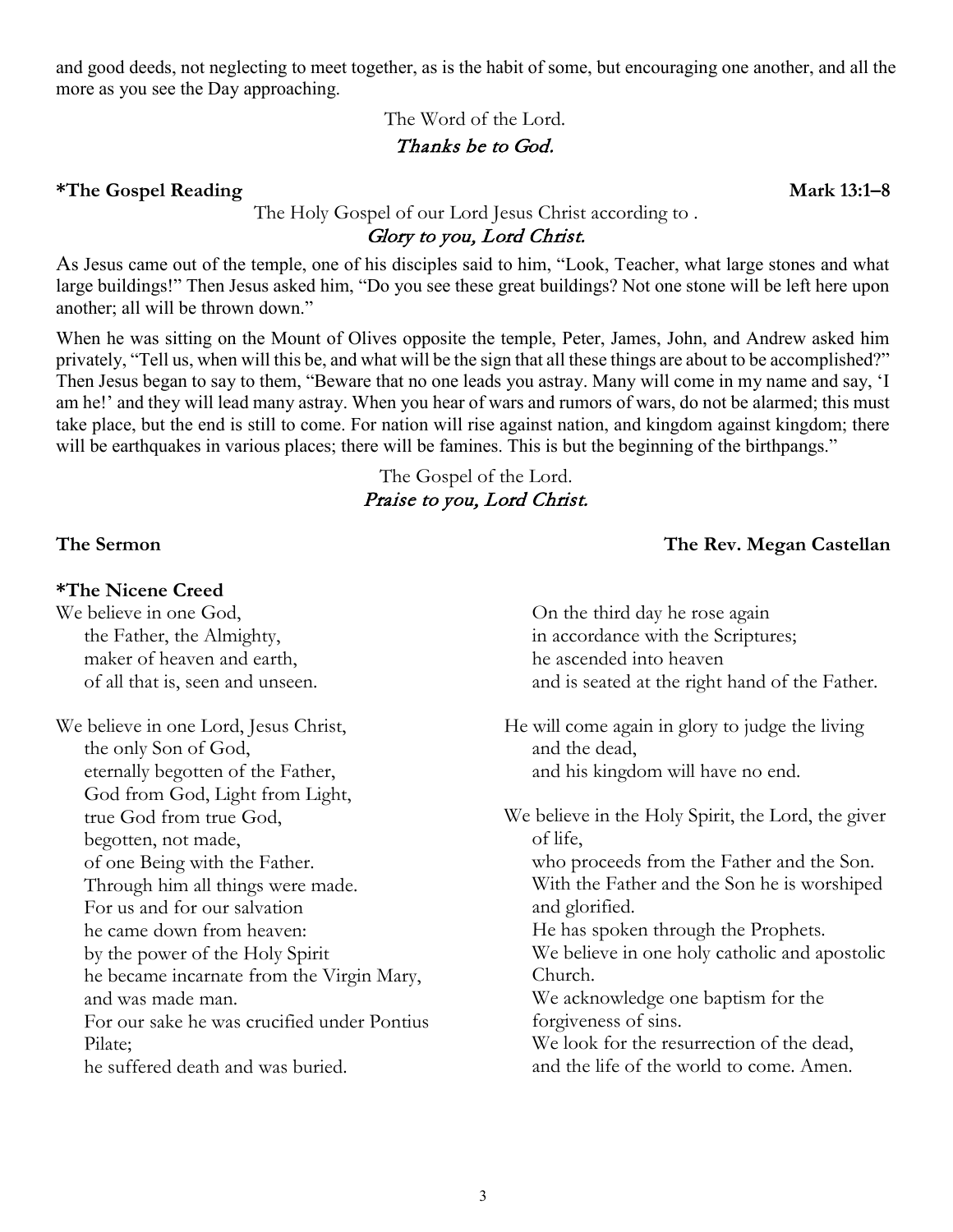## **\*The Prayers of the People**

Come, Lord Jesus, be present with your people who lift their hearts in prayer, confident that you hear the cries of the faithful, as we respond, "Hear us, O Spirit of Truth."

+ That we may acknowledge the power of the Evil One at work in the world, testing the hearts and minds of God's people, placing temptation ever before us, enticing us to follow pathways that appear good but which lead to spiritual death; for this we pray.

## **Hear us, O Spirit of Truth**.

+ That we may be strengthened by Michael, the Archangel, to battle against false promises and the desire for immediate gratification, to choose those things that inspire righteousness, good works, sound faith, and the light of holy love; for this we pray.

## **Hear us, O Spirit of Truth**.

+ That we commit ourselves to the reading and study of holy scripture, so that we will be guided by its wisdom; for this we pray.

## **Hear us, O Spirit of Truth**.

+ That we may provoke one another to love and good deeds, meeting together for prayer and worship, mission and study, ministry and fellowship; for this we pray.

## **Hear us, O Spirit of Truth**.

+ That we may be a nation filled with gratitude and thanksgiving, rejoicing in all that we have been given, and shining as a beacon of hope to those who live in the shadows of poverty and despair; for this we pray. **Hear us, O Spirit of Truth**.

+ That those who have departed this life in your faith and fear may spend eternity with the blessed saints at rest; for this we pray.

## **Hear us, O Spirit of Truth.**

The wonders of God's mighty works surround us on every side, and call us to continue our prayer and praise.

|          | For the special needs and concerns of our congregation, and especially for: |          |        |          |
|----------|-----------------------------------------------------------------------------|----------|--------|----------|
| Carl     | Giovanna                                                                    | Vivian   | lean   | Elaine   |
| Sara     | Edith                                                                       | Lorraine | Pat    | Margaret |
| Felice   | Tom                                                                         | Mary     | Tina   | Kathleen |
| Theodore | Dave                                                                        | Wes      | Judy   | Beth     |
| Amelia   | Dani                                                                        | Laurie   | Cathey | Michele  |
| Cindy    | Dan                                                                         | John     | Jane   | Virginia |

For the special needs and concerns of our congregation, and especially for:

For those celebrating the anniversary of their birth this week:

Lynne Saulsbury, Susan Backstrom, Benjamin Wagner, Christine Miller Whaley, Deborah Youngling, Jennie Graham, Kincaide Bunch, Robert Saulsbury, Jr.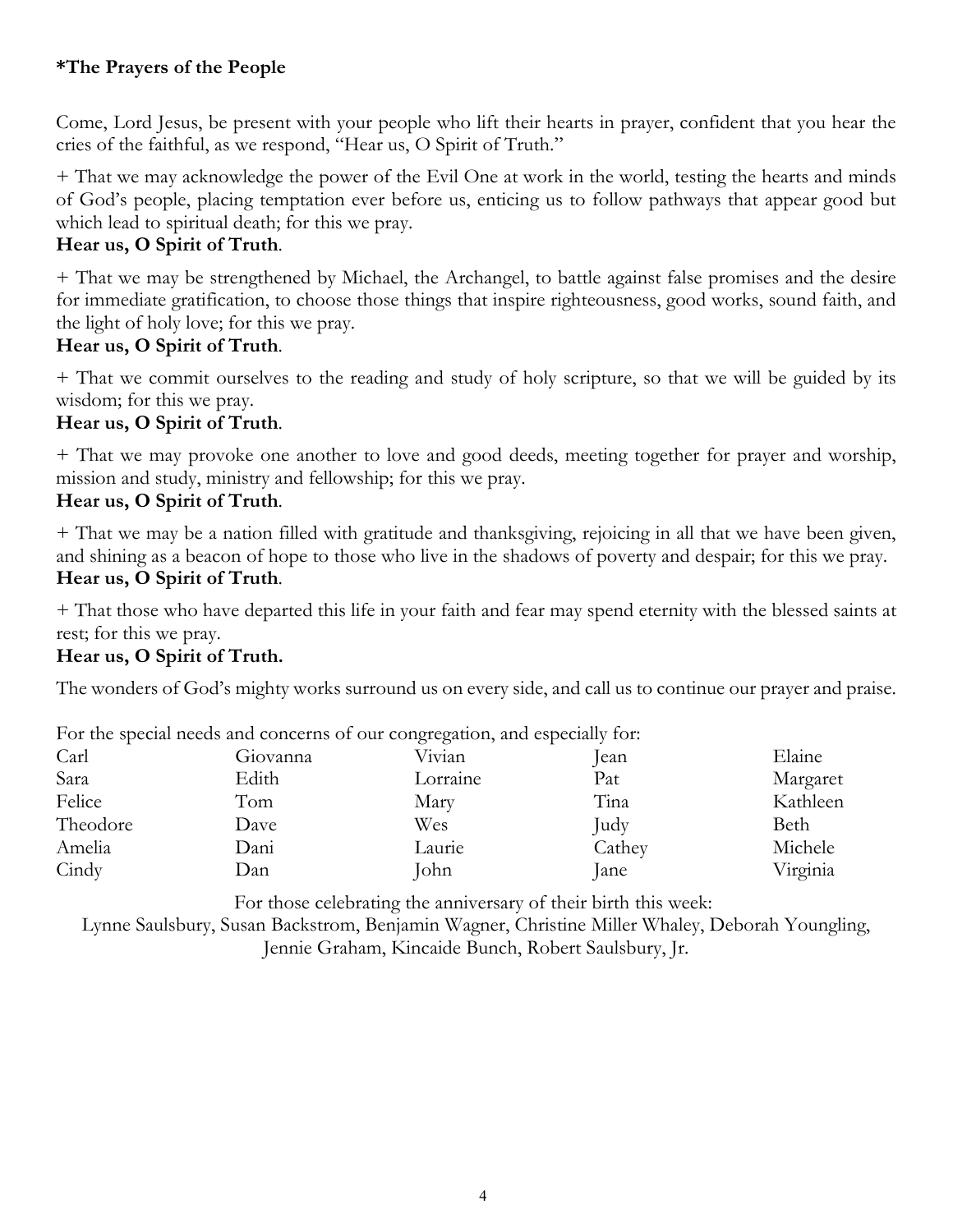### **Confession of Sin**

Let us confess our sins against God and our neighbor.

*Most merciful God, we confess that we have sinned against you in thought, word, and deed, by what we have done, and by what we have left undone. We have not loved you with our whole heart; we have not loved our neighbors as ourselves. We are truly sorry and we humbly repent. For the sake of your Son Jesus Christ, have mercy on us and forgive us; that we may delight in your will, and walk in your ways, to the glory of your Name. Amen.*

Almighty God have mercy on you, forgive you all your sins through our Lord Jesus Christ, strengthen you in all goodness, and by the power of the Holy Spirit keep you in eternal life. *Amen.*

The peace of the Lord be always with you. *And also with you.*

### **Announcements & Welcome**

#### **Offertory Sentence**

#### **Offertory Anthem** *Christ has no hands but ours* Hal Hopson, 1989

Christ has no hands but ours, Ours are the eyes thorough which he sees the world.

Ours are the hands with which he heals, to offer health and food, Ours are the feet with which he walks, to go to those in need.

Christ has no hands but ours,

Ours are the eyes thorough which he sees the world.

Ours are the ears with which he hears, to sense the burdened heart, Ours are the lips with which he speaks, to sing a word of love.

Christ has no hands but ours,

Ours are the eyes thorough which he sees the world.

[Text by Saint Teresa of Avila, 1515-1582]

**Presentation Hymn** *All who love and serve your city (Charleston)* **Hymnal #561, omit vs. 3** 

**Celebrant:** The Lord be with you. **People:** And also with you **Celebrant:** Lift up your hearts

## **\*The Peace Please remain in your pew. Wave!**

## **\*The Great Thanksgiving Expanded Language Prayer A**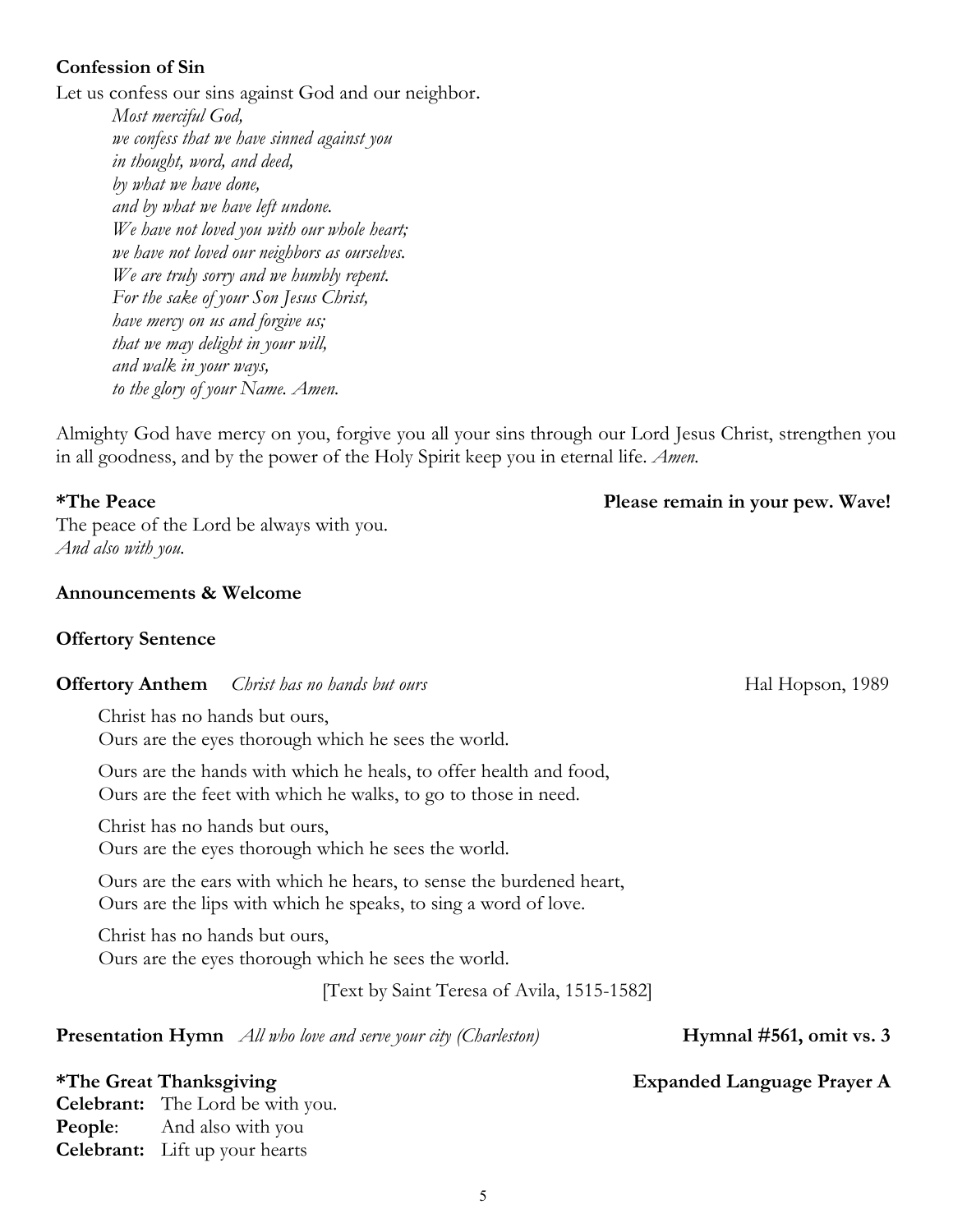| People: | We lift them to the Lord                                  |
|---------|-----------------------------------------------------------|
|         | <b>Celebrant:</b> Let us give thanks to the Lord our God. |
| People: | It is right to give our thanks and praise.                |

**Celebrant**: *continuing:* Therefore we praise you, joining our voices with Angels and Archangels and with all the company of heaven, who forever sing this hymn to proclaim the glory of your Name:

## **Holy, holy, holy (Sanctus) Hymnal # S-130**

Holy and gracious God: In your infinite love you made us for yourself; and when we had fallen into sin and became subject to evil and death, you, in your mercy, Sent Jesus Christ, your only and eternal Son, to share our human nature, to live and die as one of us, to reconcile us to you, the God and maker of all.

Jesus stretched out his arms upon the cross, and offered himself, in obedience to your will, a perfect sacrifice for the whole world.

On the night he was handed over to suffering and death, our Savior Jesus Christ took bread; and when he had given thanks to you, he broke it, and gave it to his disciples, and said, "Take, eat: This is my Body, which is given for you. Do this for the remembrance of me."

After supper, Jesus took the cup of wine; and when he had given thanks, He gave it to them, and said "Drink this, all of you: This is my Blood of the New Covenant, which is shed for you and for many for the forgiveness of sins. Whenever you drink it, do this for the remembrance of me."

Therefore, we proclaim the mystery of faith:

## **Christ has died Christ is risen Christ will come again.**

We celebrate the memorial of our redemption, Almighty God, in this sacrifice of praise and thanksgiving. Recalling Christ's death, resurrection, and ascension, we offer you these gifts.

Sanctify them by your Holy Spirit to be for your people the Body and Blood of your Son, the holy food and drink of new and unending life in Christ.

Sanctify us also that we may faithfully receive this holy Sacrament, and serve you in unity, constancy, and peace; and at the last day, bring us with all your saints into the joy of your eternal kingdom.

All this we ask through Jesus Christ our Savior. By Christ, and with Christ, and in Christ, in the unity of the Holy Spirit all honor and glory is yours, Almighty God, now and forever. **Amen.**

## **The Lord's Prayer**

## **Fraction Anthem Lamb of God** (*Agnus Dei*) **Hymnal # S-164**

## **The Communion of the People**

*All people are invited to the Lord's Table. Eucharist will be distributed in the form of the bread with wine available for intincture. Please come forward in a single line in the center aisle to receive. Wait to remove your mask until you return to your seat, and then replace it after consuming the Sacrament.*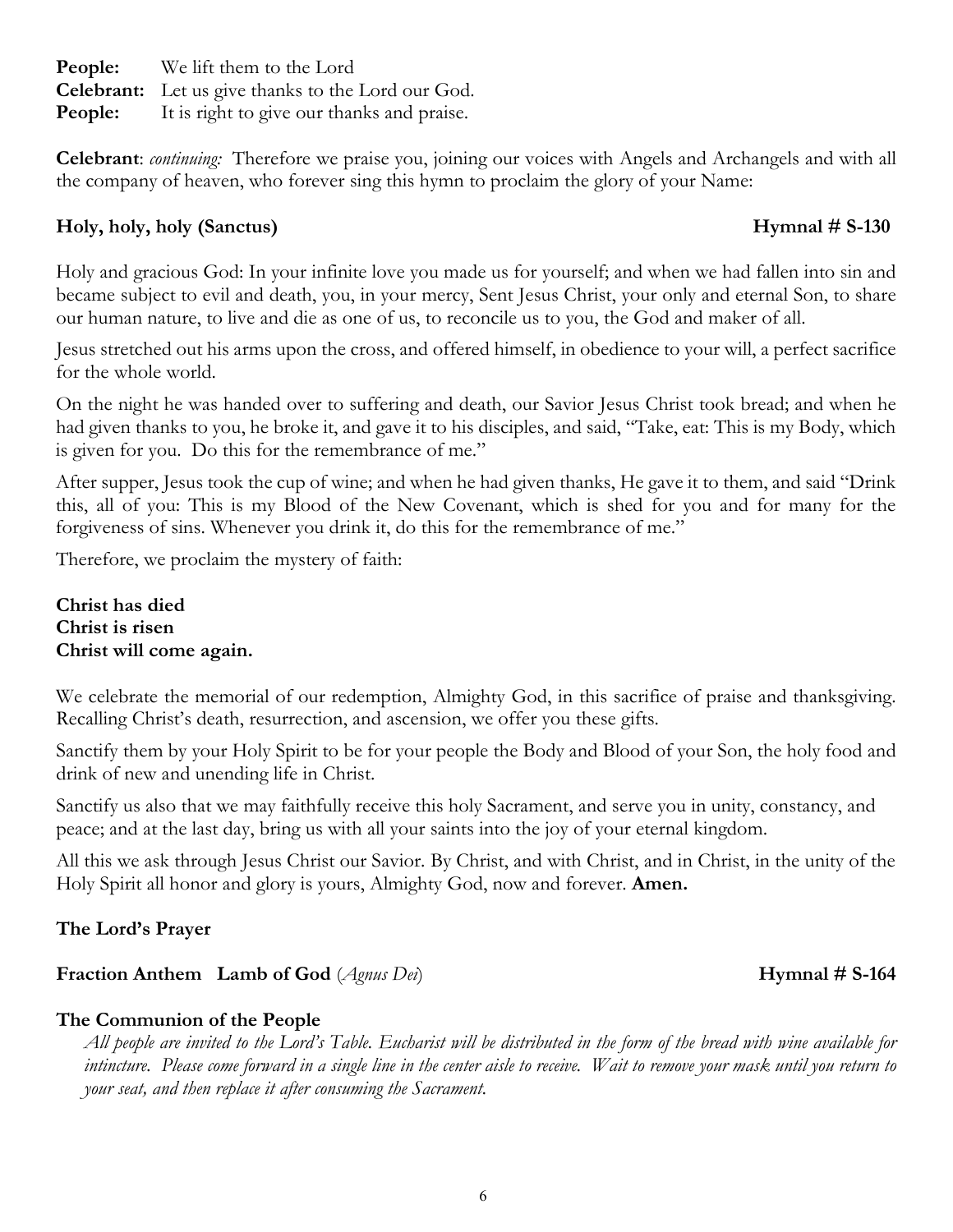## **Post Communion Prayer**

*Eternal God, heavenly Father, you have graciously accepted us as living members of your Son our Savior Jesus Christ, and you have fed us with spiritual food in the Sacrament of his Body and Blood. Send us now into the world in peace, and grant us strength and courage to love and serve you with gladness and singleness of heart; through Christ our Lord. Amen*.

### **Blessing**

**\*Hymn** O God of every nation (*Llangloffan*) **Hymnal # 607, omit vs. 2**

**Dismissal**

**Postlude** Voluntary in F Thomas Attwood Walmisley (1814–56)

**Liturgical Ministers:** Jenifer Dodwell Fung, Mathew Stedinger, Stephanie Nevels

*Service Music Sung by the St. John's Cyber Choir*

The flowers on the altar are given to the Glory of God in memory of Audrey Vault by Mary Arlin.

The Eucharistic and Aumbry candles this month are Given to the Glory of God in memory of Patricia and Walter Talbott by Pamela Talbott.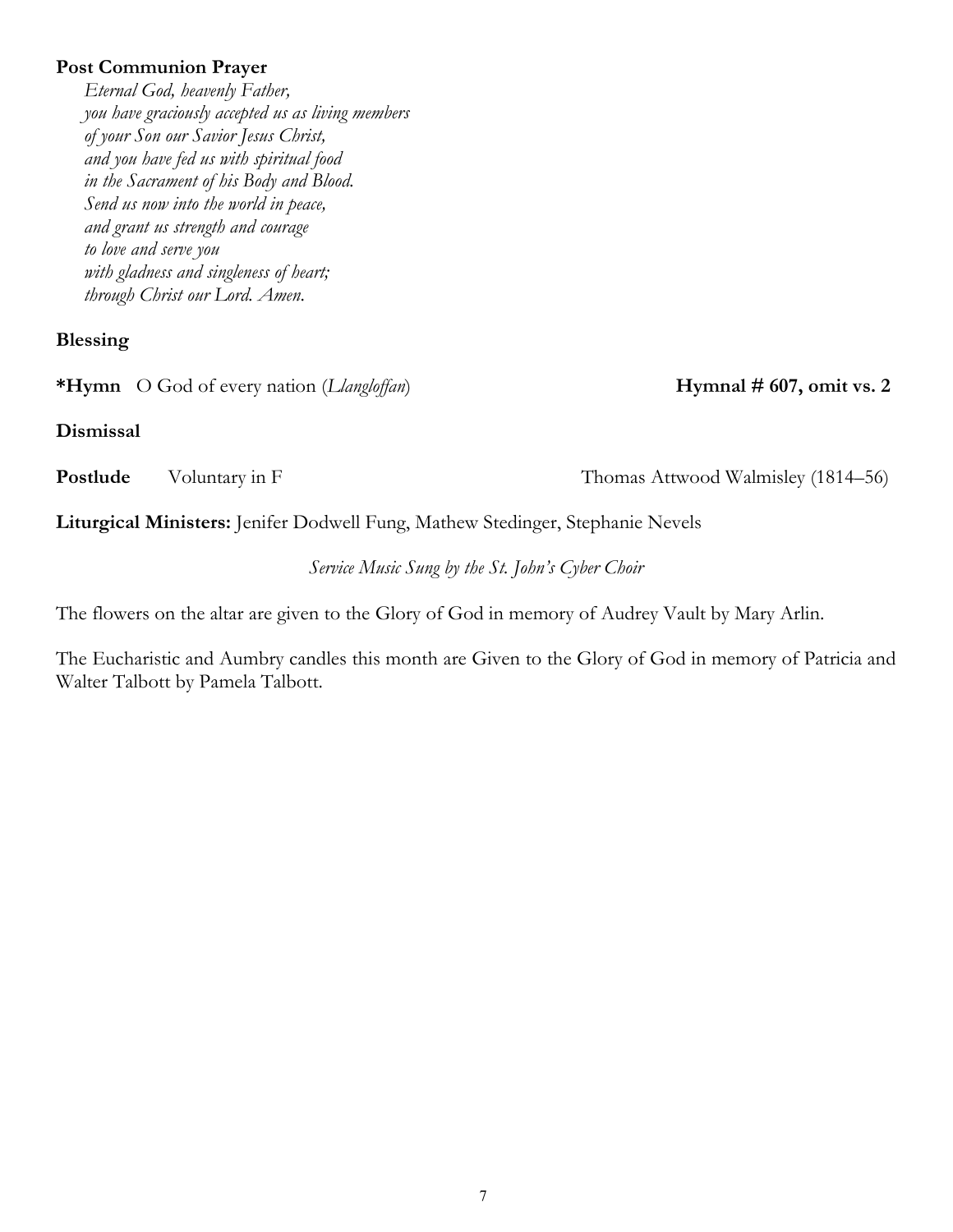# **Hymn Lyrics**

## **Processional : Thy Kingdom come Hymn 617**

1 "Thy kingdom come!" on bended knee the passing ages pray;

and faithful souls have yearned to see on earth that kingdom's day.

2 But the slow watches of the night not less to God belong;

and for the everlasting right the silent stars are strong.

3 And lo, already on the hills the flags of dawn appear;

gird up your loins, ye prophet souls, proclaim the day is near:

4 the day to whose clear shining light all wrong shall stand revealed,

when justice shall be throned in might, and every hurt be healed;

5 when knowledge, hand in hand with peace, shall walk the earth abroad;

the day of perfect righteousness, the promised day of God.

## **Presentation: All who love and serve your city Hymn 571**

1 All who love and serve your city, all who bear its daily stress, all who cry for peace and justice, all who curse and all who bless:

2 In your day of wealth and plenty, wasted work and wasted play,

call to mind the word of Jesus, "You must work while it is day."

4 Risen Lord, shall yet the city be the city of despair? Come today, our judge, our glory. Be its name "The Lord is there!"

## **Recessional: O God of Every Nation Hymnal #607**

1 O God of every nation, of every race and land, redeem the whole creation with your almighty hand;

where hate and fear divide us and bitter threats are hurled,

in love and mercy guide us and heal our strifetorn world.

3 Lord, strengthen all who labor that we may find release

from fear of rattling saber, from dread of war's increase;

when hope and courage falter, your still small voice be heard;

with faith that none can alter, your servants undergird.

4 Keep bright in us the vision of days when war shall cease,

when hatred and division give way to love and peace,

till dawns the morning glorious when truth and justice reign

and Christ shall rule victorious o'er all the world's domain.

Hymn 571 - All Who Love and Serve Your City Words by Erik Routley, Copyright © 1969 Stainer & Bell Ltd. (admin. Hope Publishing Company)

Hymn 607 - O God of Every Nation Words by William Watkins Reid, Jr., Copyright © 1958, Hymn Society in the US & Canada